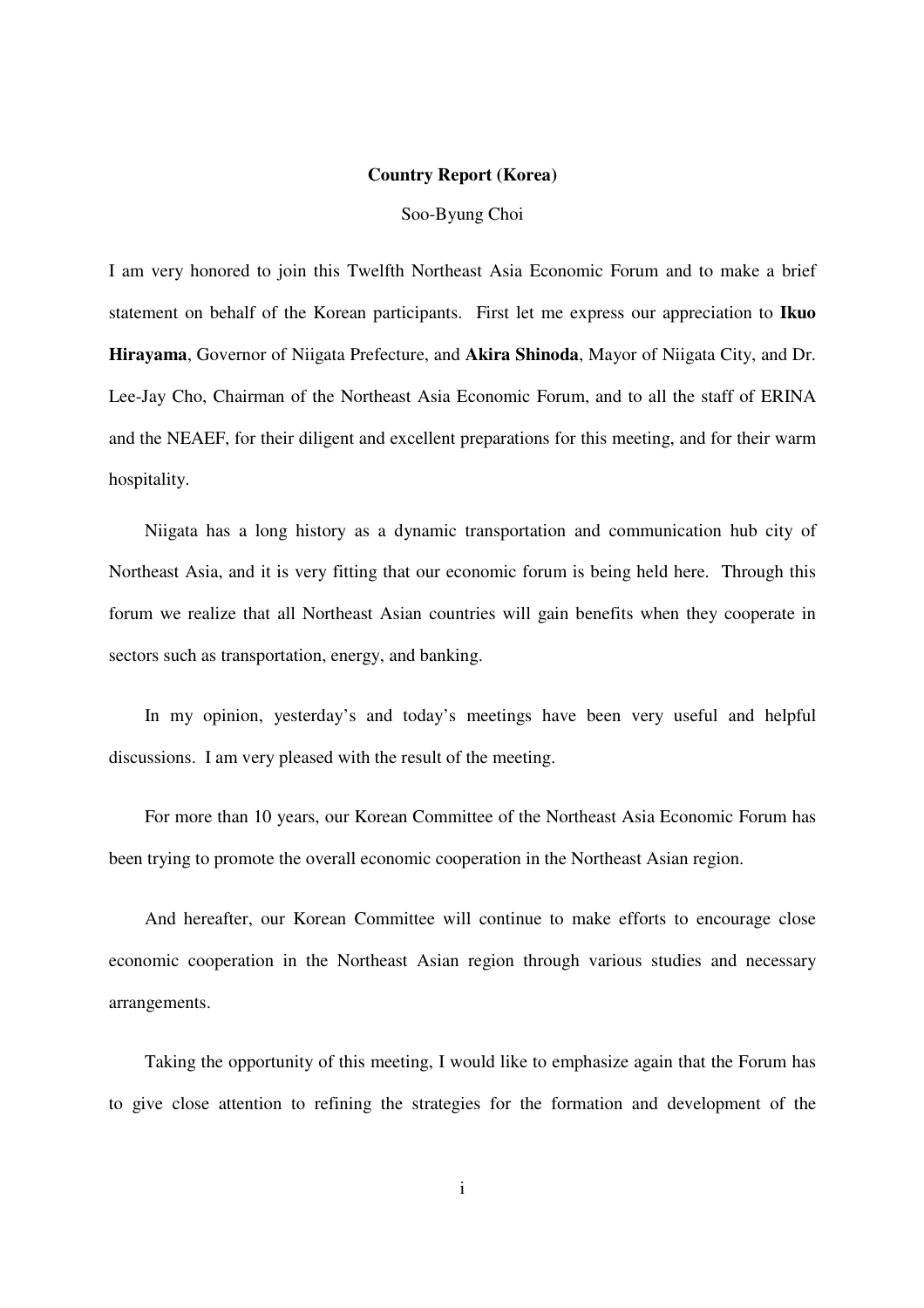Northeast Asian economic region and to increasing awareness of economic cooperation in Northeast Asia, as mentioned by Mr. Yasuo Sawai yesterday. Also we have to give keener attention to and promote dialogue toward the establishment of the Northeast Asian Development Bank, which we have been discussing for the past several years in the Forum's annual meetings. And we also have to make more efforts to gain public understanding of and interest in the proposed Bank.

Furthermore, I would like to suggest the formation of feasibility study teams for the creating of a railway network, which will be essential to interlinking and to the operations of integrated sea, air and railway transportation in the Northeast Asia region. One example is the establishment of a railway network linking Korea, China, and Russia, in spite of the North Korean nuclear problem, which we believe will be solved peacefully by the concerned countries.

Now, I would like to explain briefly our Korean Committee's activities during the past year. From 199\* to last year, with the cooperation of the Korea Transportation Institute (KOTI), the Korean Committee has studied the "Northeast Asian Logistics and Distribution Hub Plan," the "Northeast Asian Business Hub Plan," and the "Proactive Strategies for Attracting Foreign Direct Investment (FDI)." Last summer and winter, seminars were held in Honolulu, Hawaii, to review and discuss the result of these studies. The Korean Committee recommended that our government accept some of the suggestions that resulted from these seminars. Mostly the suggestions are concerned with reforms that should be made in Korea, improvements that should be made in Korea, and the actions that the Korean government has to take to achieve these reforms and improvements. In this regard, the Korean government accepted the Korean Committee's recommendations and has taken action on almost all of the suggestions: 25 out of 28 recommendations are already taking effect or will be implemented in the near future.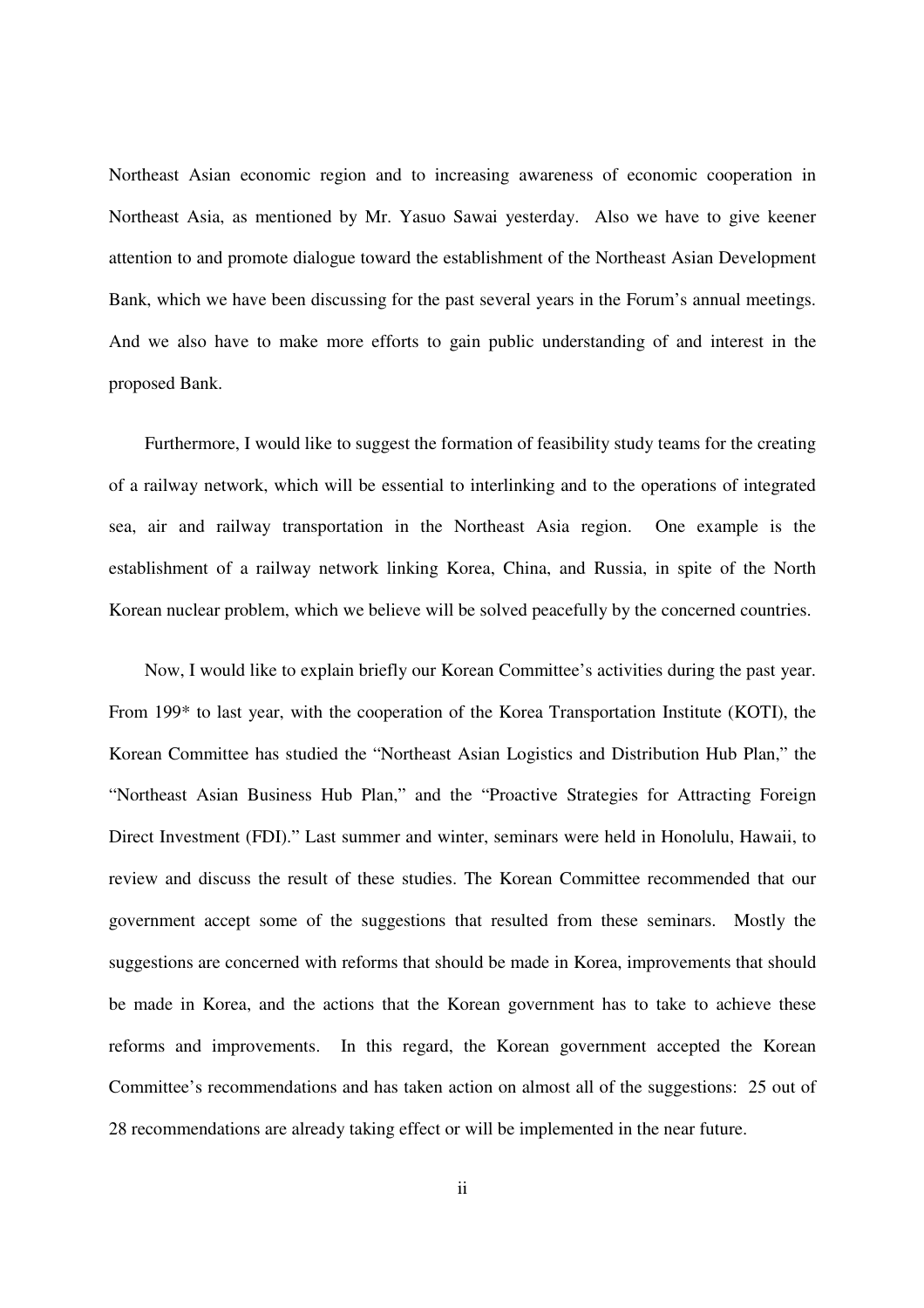During the present year, too, the Korean Committee will continue to further develop these plans, especially the prospects for logistics supply and demand in the Northeast Asia region and the strategy for a world-class logistics hub with the Korea Transportation Institute.

Furthermore, the Korean Government designated Incheon, Pusan, and the Kwangyang Port Area as economic free zones last November. The Korean Committee co-hosted an international seminar with Incheon City, to discuss a successful implementation and management plan for the Incheon Free Economic Zone last October and November.

The most effective operation of the free economic zones will be made possible through the various reforms of the existing systems. The Korean Government wants to attract many global logistics centers and their regional headquarters and to induce foreign direct investment, by building and expanding the business and housing facilities available for foreigners and by improving other aspects of the investment environment for foreign businesses.

This year the Korean Committee will also make efforts to help in the successful impolementation of the three free economic zones.

 Last, I would like to point out an example of the real and sincere cooperation between Korea and Japan in the energy sector, which has begun in this conference. KEPCO of Korea and Hokuriku Electric Company of Japan agreed during the conference to take a big step to cooperate with each other in supplying electricity. Korea and Japan have been long-time friends as well as competitors. But from now on, two leading electric power companies of the two countries are finding ways to cooperate via the sea. The two companies will each help the other whenever an electricity supply shortage occurs. By helping each other, their operations will also be more profitable. By jointly building this electricity line, they will link together the resources